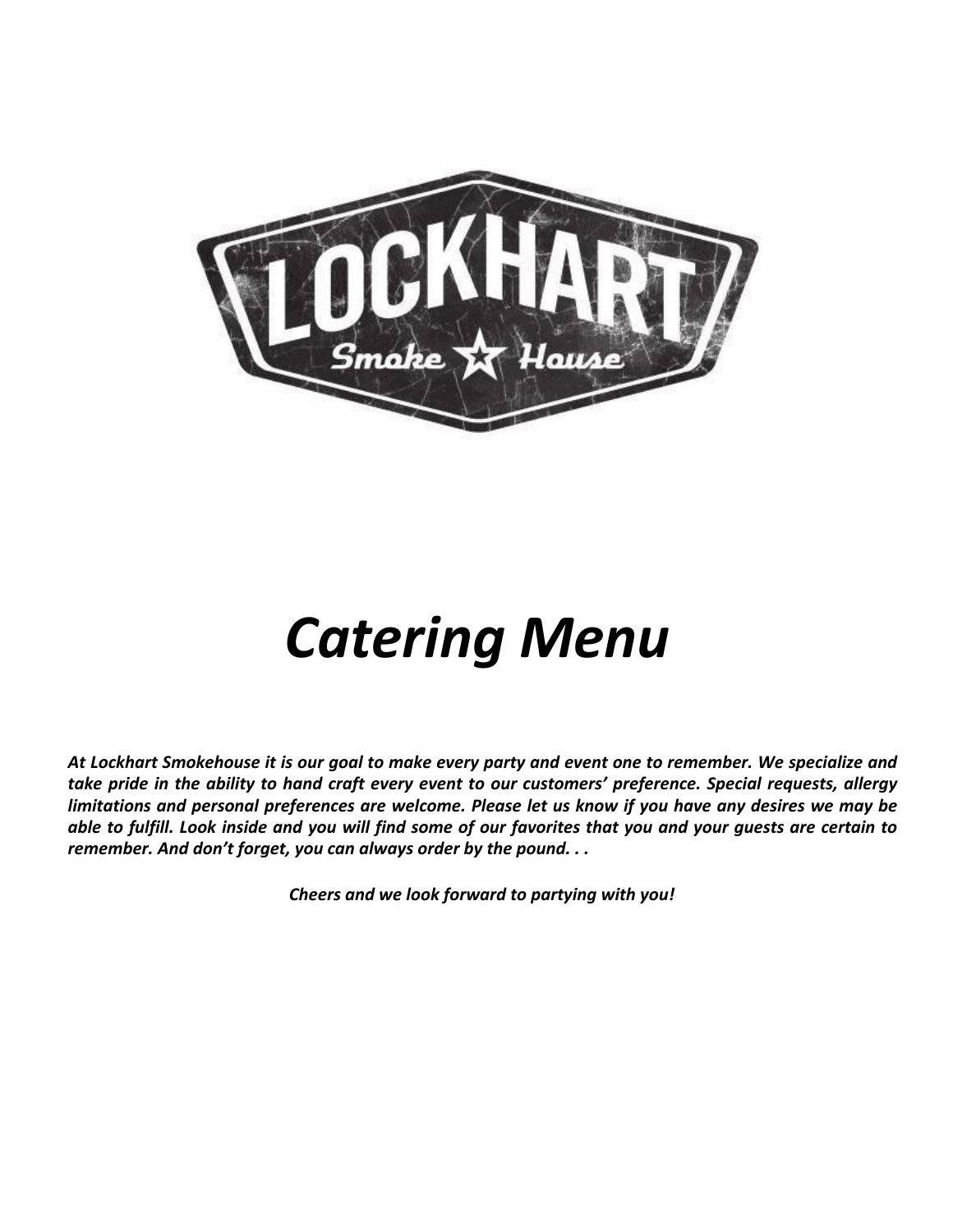## **Cold Finger Foods**

|                                                                                                                                                            | <b>Party Platters</b> | Per Person |
|------------------------------------------------------------------------------------------------------------------------------------------------------------|-----------------------|------------|
| <b>Crisp Vegetables &amp; Lockhart</b><br><b>Hummus</b><br>Seasonal vegetables with smoked hummus for<br>dipping                                           | \$75.00               | \$3.00     |
| <b>Smoked Devil's Eggs</b><br>Chopped brisket, jalapenos, and onions                                                                                       | \$87                  | \$3.5      |
| <b>Tomatoes and Mozzarella Skewers</b><br>With smoked balsamic dressing                                                                                    | \$100                 | \$4        |
| <b>Lockhart Caviar</b><br>Served with tortilla chips black eyed peas, corn,<br>jalapeno, red bell pepper, and lime juice bring this<br>TX favorite to life | \$75                  | \$3        |

# **Hot Finger Foods**

|                                                                                                                                                                                     | <b>Party Platter</b> | Per Person |
|-------------------------------------------------------------------------------------------------------------------------------------------------------------------------------------|----------------------|------------|
| <b>Smoked Brisket Queso</b><br>Chopped brisket, sautéed jalapenos and onions<br>served with tortilla chips                                                                          | \$100                | \$4        |
| <b>Burnt End Bites</b><br>It's like meat candy served with toothpicks<br>for individual portions                                                                                    | <b>Mkt Price</b>     | <b>MP</b>  |
| <b>Pulled Pork Sliders</b><br>Succulent pork shoulder on sliced mini rolls                                                                                                          | <b>Mkt Price</b>     | <b>MP</b>  |
| <b>Chopped Brisket Sliders</b><br>Everybody's favorite chopped brisket with sliced mini rolls                                                                                       | <b>Mkt Price</b>     | <b>MP</b>  |
| <b>Smoked Chicken Wings</b><br>Dry rubbed and smoked and we can make them<br>"inferno" hot if you request                                                                           | <b>Mkt Price</b>     | <b>MP</b>  |
| <b>Kreuz Sausage Bites</b><br>What's better than this over 100 year old recipe handmade<br>sausage on a stick?                                                                      | \$75                 | \$3        |
| **Party Platters feed 20-25 people<br>**Per Person feeds one average "American" appetite                                                                                            |                      |            |
| 72 hour notice required<br>\$350 pre-tax/gratuity minimum<br>Allergy limitations, preference, vegetarian & special requests are welcome<br>Delivery and Gratuity Charges may apply. |                      |            |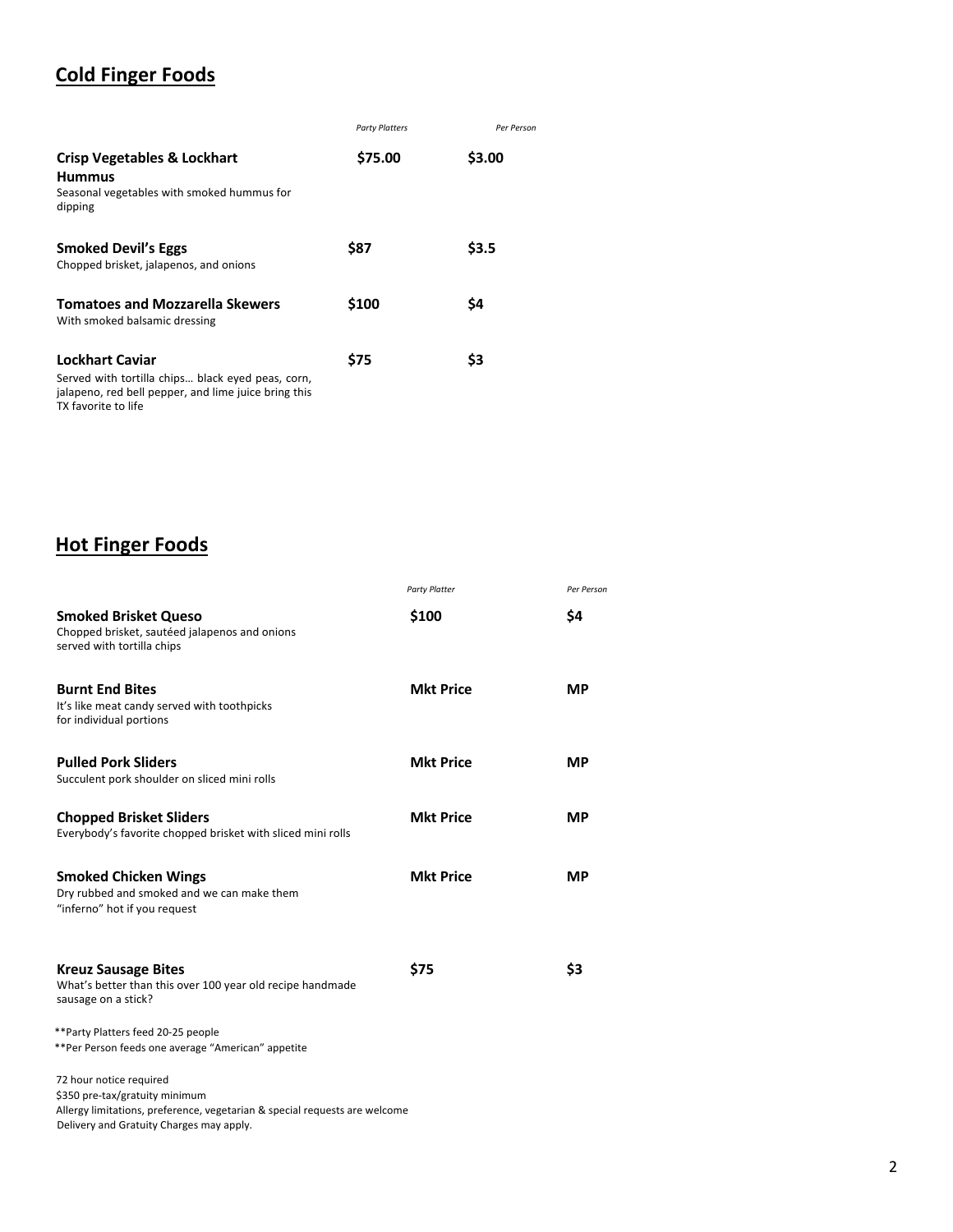#### **Build Your Own Buffet**

*Each Price Indicates a Per Person Cost. All selections include traditional garnishments and bread service 72 hour notice required \$350 pre-tax/gratuity minimum Allergy limitations, preference, vegetarian & special requests are welcome Delivery and Gratuity Charges may apply.*

#### **Salad Selections**

**Crisp Lockhart Slaw - \$3** *Crisp, tangy slaw with a mild kick*

**Lockhart Potato Salad - \$3.50** *new potatoes with bites of Lockhart Smokehouse brisket, celery & onions*

**Mixed Field Greens - \$3.00** *served with dressing on the side*

**Tomato, Cucumber & Feta -\$3.00** *tossed in an oregano vinaigrette*

**Blue Cheese Slaw - \$3** *blue cheese crumbles and diced jalapenos*

#### **Side Selections**

**Creamy Mac n' Cheese - \$4.00** *just like mom used to make . . . but better*

**Baked Beans - \$3.50** *with bits of smoked jalapenos and Lockhart Smokehouse brisket*

**Cheesy Potato Casserole - \$3.00** *cheese, potatoes, onion, and bacon*

**Green Bean Casserole - \$3.00***with crispy onions*

**Smoked Cream Corn - \$3** *creamy sweet corn kernels with jalapenos and onions* 

**Brisket & Blue Cheese Hominy- \$3.00** *tender hominy, smokey brisket, and tangy blue cheese*

#### **Main Course**

*\*All meat, except original sausage, is gluten free*

**Signature Brisket - Mkt Price Shoulder Clod - Mkt Price Pork Spare Ribs – Mkt Price Pork Loin - Mkt Price Smoked Chicken – Mkt Price Kreuz Sausage - Mkt Price Smoked Salmon - Mkt Price Turkey Breast - Mkt Price Prime Rib – Mkt Price Baby Back Ribs – Mkt Price**

**Vegetarian- Smoked Portabella Mushroom topped with Rice Pilaf - \$15**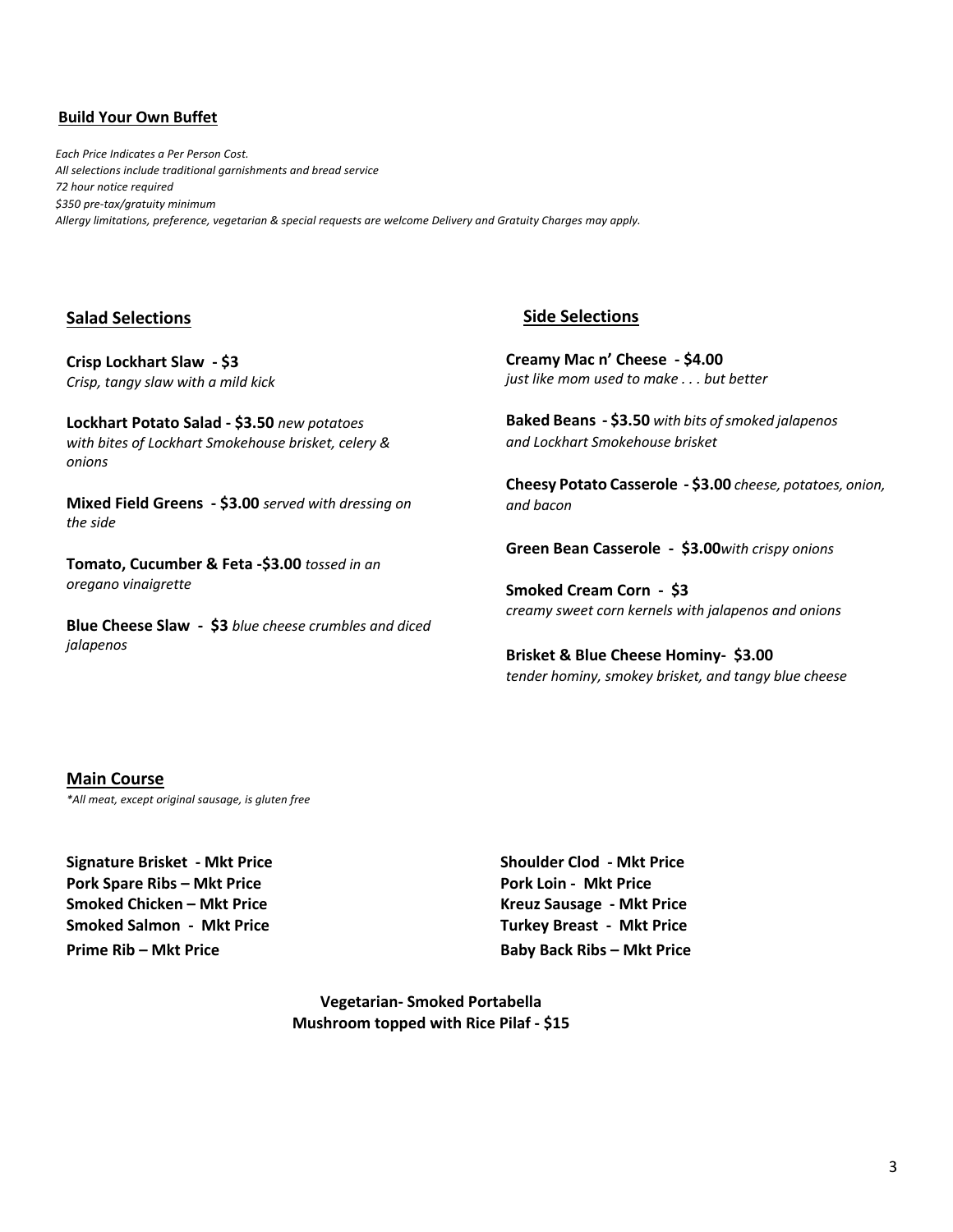*All meats available sliced or whole* 

#### **Add-Ons to Build Your Own Buffet**

*Exact pricing may vary if ordered unsliced. All prices are per pound* 

**Pork Spare Ribs - Market Price Signature Brisket - Market Price Shoulder Clod - Market Price Pork Loin - Market Price Smoked Chicken - Market Price Kreuz Sausage - \$6.00** *per link*  **Smoked Salmon - Market Price Turkey Breast - Market Price Beef Ribs – Market Price** *per rib*  **Burnt Ends - Market Price Pulled Pork - Market Price Smoked Salmon – Mkt Price**